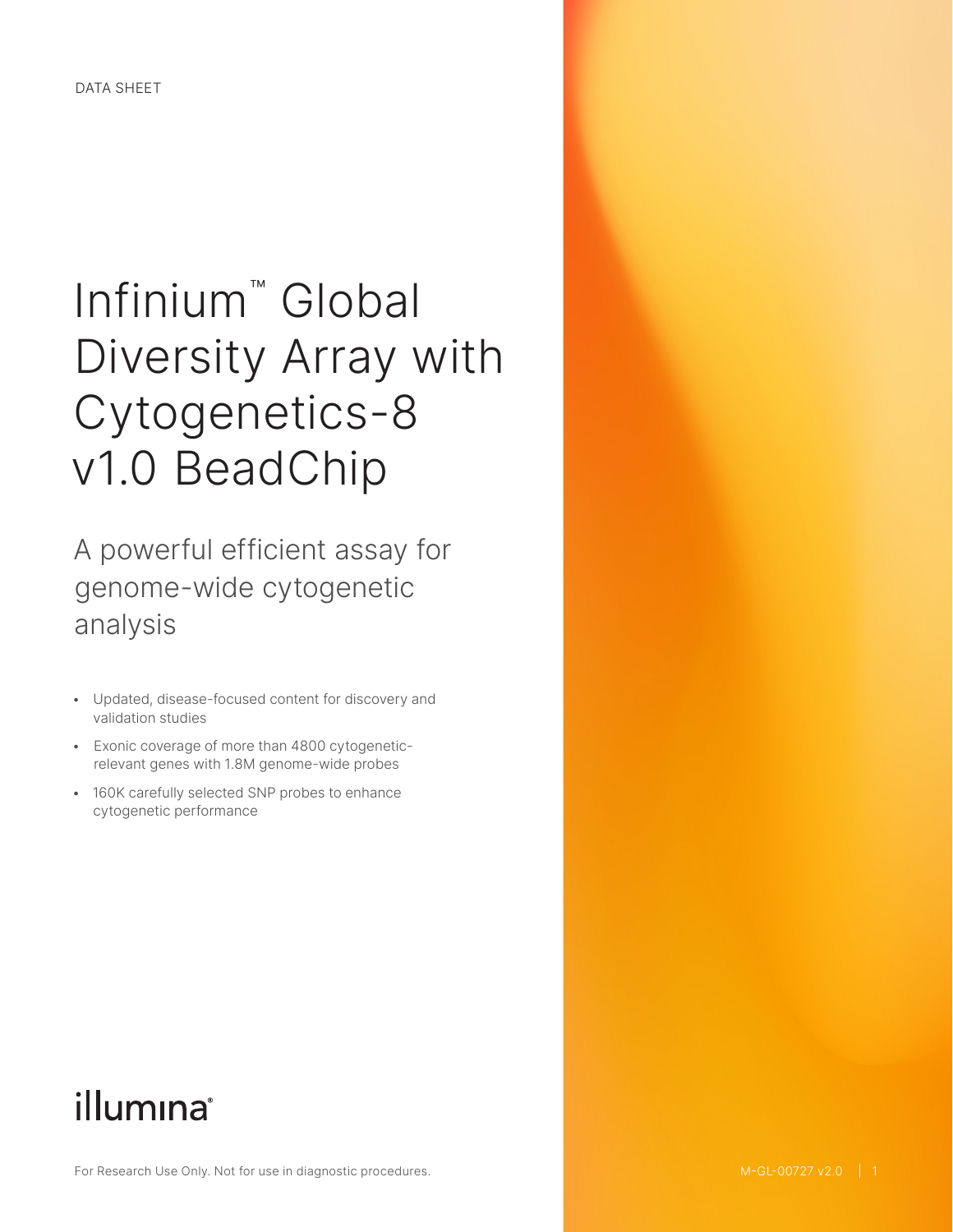#### Introduction

Cytogenetic variation is a potential cause of a broad range of disorders, including cancers, developmental conditions, and fetal anomalies. Investigation of cytogenetic variation through the analysis of chromosome structure, copy number, and segregation provides valuable insights into genetic disorders and human health. The Infinium Global Diversity Array with Cytogenetics-8 v1.0 BeadChip is an easy-to-use solution for cytogenetic studies built on proven Infinium assay technology.

The BeadChip features carefully selected genotyping content from the Infinium Global Diversity Array-8 v1.0 plus supplemental exonic coverage of cytogenetic-relevant genes [\(Table 1](#page-1-0), [Figure 1](#page-1-1)). The carefully selected BeadChip content is analyzed optimally with NxClinical (BioDiscovery) analysis software to create a complete solution for rapid and cost-effective cytogenetic research.

<span id="page-1-0"></span>Table 1: Infinium Global Diversity Array with Cytogenetics-8 v1.0 BeadChip information

| Feature                                                | Description        |
|--------------------------------------------------------|--------------------|
| <b>Species</b>                                         | Human              |
| Total number of markers <sup>a</sup>                   | ~18M               |
| Number of samples per BeadChip                         | 8                  |
| DNA input requirement                                  | 200 ng             |
| SNP replicates                                         | 15                 |
| Number of SNPs needed to call CNV                      | 10                 |
| Assay chemistry                                        | Infinium LCG       |
| Instrument support                                     | iScan" System      |
| Maximum iScan System sample<br>throughput <sup>b</sup> | ~1728 samples/week |
| Scan time per sample <sup>b</sup>                      | 3-5 minutes        |

a. Total number of markers includes ~1.6M genome wide backbone from Infinium Global Diversity Array-8 v1.0 plus 160k cytogenetic-specific content

b. Approximate values, scan times, and maximum throughput will vary depending on laboratory and system configurations



<span id="page-1-1"></span>Figure 1: Infinium Global Diversity Array with Cytogenetics-8 v1.0 BeadChip—Economic cytogenetic analysis for up to 8 samples built on the trusted Infinium LCG platform. The BeadChip includes ~1.8M carefully selected markers and dedicated software analysis tools for research applications.

#### Content optimized for cytogenetic research and discovery

The Infinium Global Diversity Array with Cytogenetics-8 v1.0 BeadChip backbone contains ~1.6M current disease-focused markers sourced from the Infinium Global Diversity Array-8 v1.0 BeadChip—the array chosen by the National Institutes of Health for the [All of Us](https://allofus.nih.gov/) research program. To ensure optimal cytogenetic performance, this backbone is supplemented with 160K cytogenetic-informative markers to create an assay that provides exceptional genome-wide copy number variation (CNV) analysis for oncology, reproductive health, prenatal, postnatal, and genetic disease applications. This supplemental marker content is divided into four cytogenetic application tiers, according to the research areas they support ([Table 2\)](#page-2-0). Probe spacing on the array is further optimized to ensure optimal coverage of key genes with spacing that supports CNV analysis, when compared to other commercially available arrays [\(Figure](#page-2-1) 2).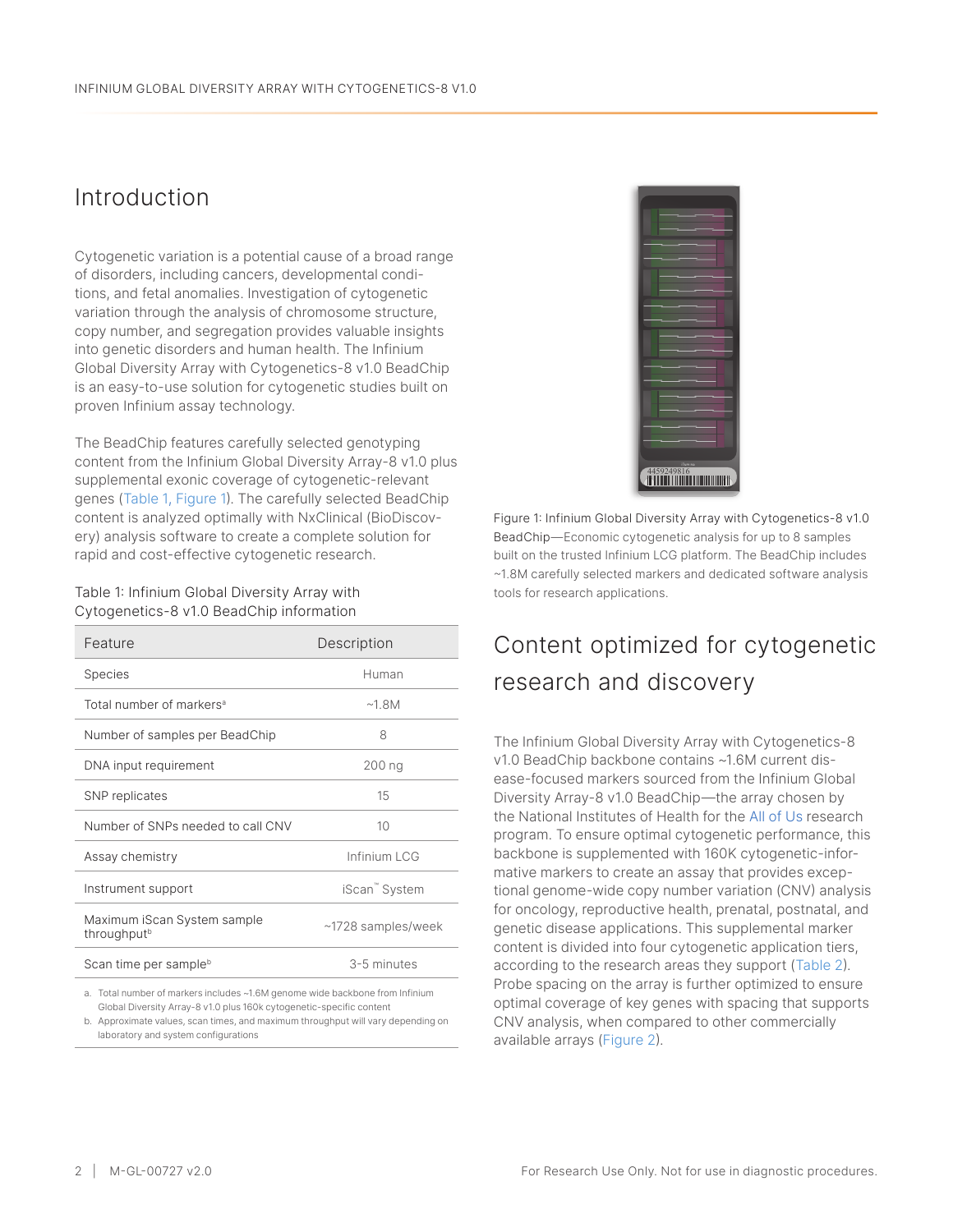| Application<br>tier | Description                                                                                                     | Genes<br>in tier | Exons<br>in tier | Average probe<br>spacing | Median<br>probes/exon | Exons with<br>$\geq$ 1 probes | Exons with $\ge$<br>3 probes |
|---------------------|-----------------------------------------------------------------------------------------------------------------|------------------|------------------|--------------------------|-----------------------|-------------------------------|------------------------------|
|                     | ClinGen pathogenic/likely<br>pathogenic, haploinsufficient,<br>and triploinsufficient <sup>1</sup>              | 409              | 6214             | $0.83$ kb                | 5                     | >99%                          | >99%                         |
| $\overline{2}$      | DDG2P <sup>a</sup> : developmental<br>disorders gene to phenotype,<br>genes associated with cancer <sup>2</sup> | 1254             | 18,353           | $0.89$ kb                | 4                     | >99%                          | >99%                         |
| 3                   | Input from cytogenetics<br>consortia Mendeliome Panel                                                           | 2766             | 36,840           | $0.97$ kb                | 3                     | >99%                          | >60%                         |
| 4                   | OMIM Morbid Genes not<br>otherwise tiered <sup>3</sup>                                                          | 456              | 5434             | $1.09$ kb                | 3                     | >99%                          | >60%                         |
|                     | Total                                                                                                           | 4885             | 66,841           |                          |                       |                               |                              |

<span id="page-2-0"></span>Table 2: Cytogenetic application tiers included on the Infinium Global Diversity Array with Cytogenetics-8 v1.0 BeadChip

a. DDG2P: developmental disorders gene to phenotype



<span id="page-2-1"></span>Figure 2: Example of cytogenetic variant coverage vs. similar cytogenetic array solution—(A) Other commercially available cytogenetics array with dense probe clusters (dashed gold boxes) resulting in poor spacing and probes in intronic and noncritical regions (dashed blue boxes), (B) The supplemental content in Infinium Global Diversity Array with Cytogenetics-8 v1.0 BeadChip is designed to ensure proper spacing, with focus on exonic regions, and high-value variant coverage in key genes that support CNV analysis.

For Research Use Only. Not for use in diagnostic procedures. M-GL-00727 v2.0 | 3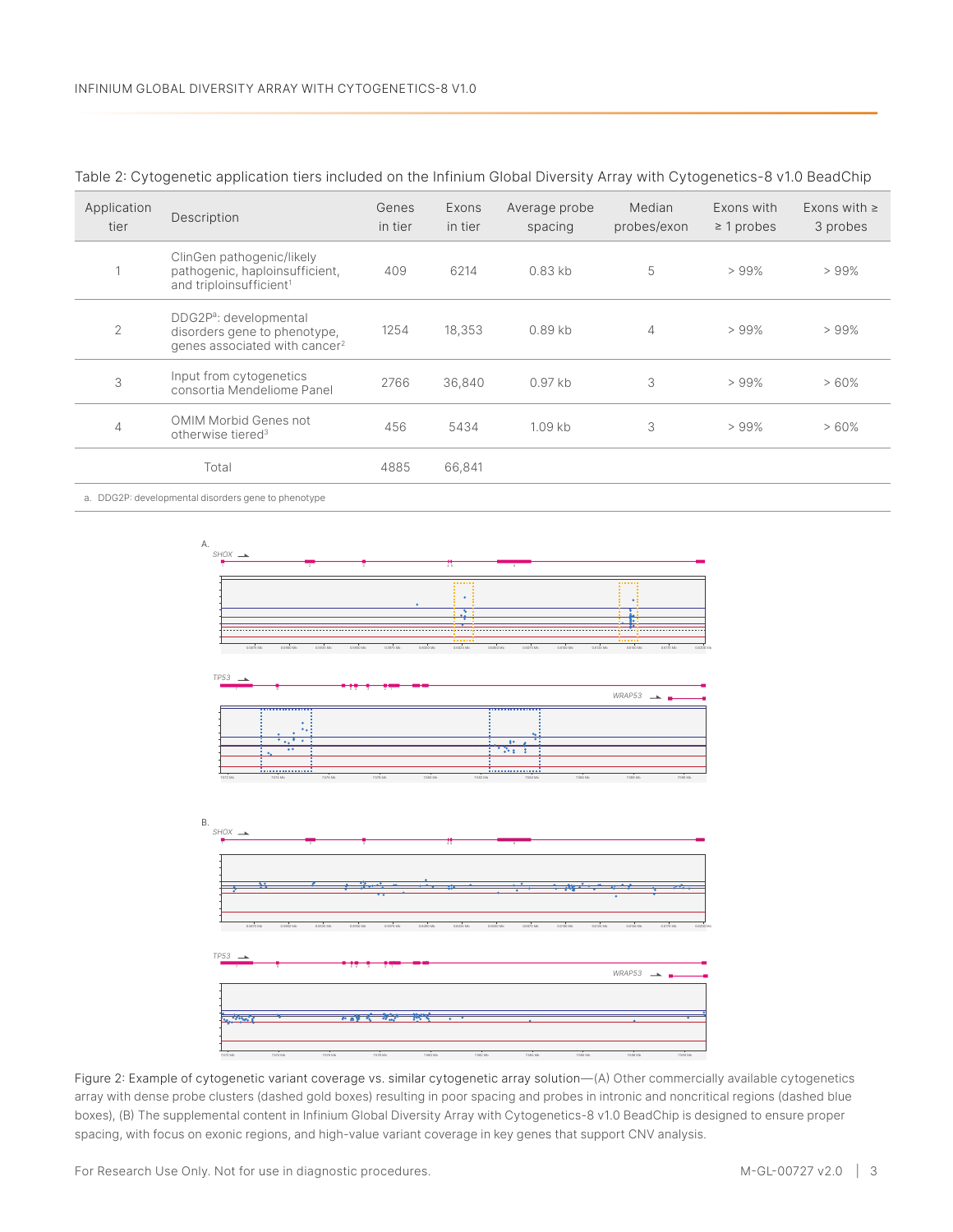### Updated and relevant disease research content

The Infinium Global Diversity Array with Cytogenetics-8 v1.0 backbone is built on a strong foundation of disease research content. Clinical databases, such as ClinVar, are constantly evolving as new variants are added and variant designations change to "Pathogenic" or "Likely pathogenic." The BeadChip provides updated coverage of many of these high-value variants contained within annotated databases. Variants included on the array consist of markers with known disease association based on ClinVar,<sup>[4](#page-6-3)</sup> the Pharmacogenomics Knowledgebase (PharmGKB),<sup>[5](#page-6-4)</sup> and the National Human Genome Research Institute and European Bioinformatics Institute (NHGRI-EBI) genome-wide association studies (GWAS) database ([Figure 3](#page-3-0)).[6](#page-6-5)

#### Exceptional coverage of diseaseassociated variants

Along with support for cytogenetic analysis, the Infinium Global Diversity Array with Cytogenetics-8 v1.0 BeadChip supports validation of a wide range of disease associations, risk profiling, preemptive screening research, and pharmacogenomics studies. Disease-associated variants have been selected from the NHGRI-EBI GWAS database to cover a broad range of phenotypes and disease clas-sifications ([Figure 4](#page-3-1)).<sup>[6](#page-6-5)</sup> This content provides a powerful opportunity for researchers interested in studying diverse populations to test and validate associations previously found in European populations.

Additionally, the BeadChip content covers a range of pathology classifications based on ClinVar and American College of Medical Genetics (ACMG) annotations ([Figure](#page-3-2) 5A)[.7](#page-6-6) There is also extensive coverage of phenotypes and disease classifications based on the ClinVar database [\(Figure 5](#page-3-2)B).[4](#page-6-3) This representation of disease categories and classifications ensures flexibility of the Infinium Global Diversity Array with Cytogenetics-8 v1.0 BeadChip for research and discovery.



<span id="page-3-0"></span>Figure 3: Clinical research content—Content was expertly selected from scientifically recognized databases to create a highly informative array for clinical research applications. Variant counts may be subject to change.



<span id="page-3-2"></span><span id="page-3-1"></span>Figure 4: NHGRI-EBI disease categories—Clinical research content includes markers across a broad range of disease categories based on the NHGRI database.

#### QC markers for sample tracking

The Infinium Global Diversity Array with Cytogenetics-8 v1.0 BeadChip includes ~10K quality control (QC) markers. This QC marker content enables important sample tracking functions, ancestry determination, and stratification to facilitate higher throughput studies ([Figure](#page-4-0) 6).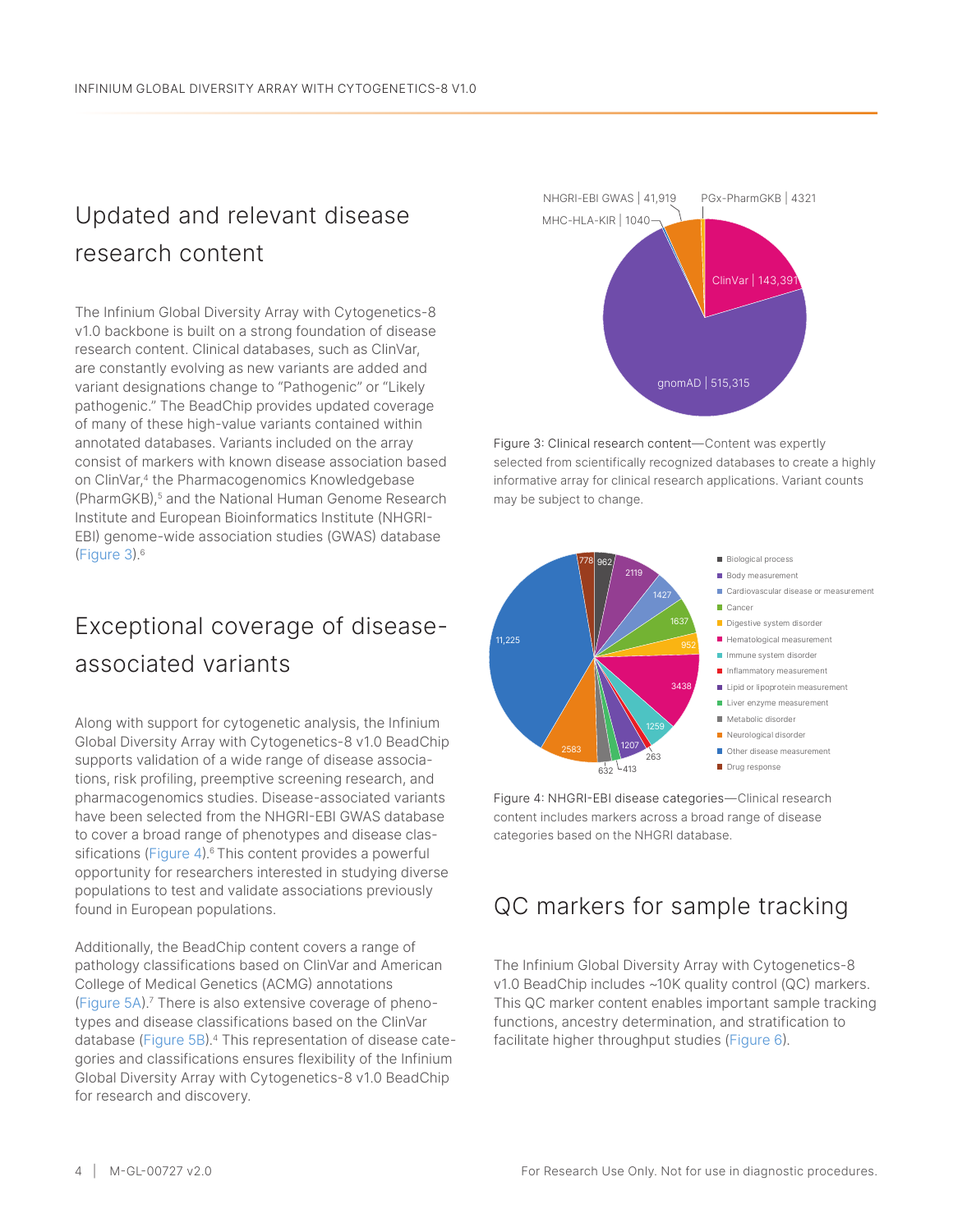

Figure 5: Broad coverage of disease categories—(A) Variants sorted by range of pathology classifications according to ClinVar American College of Medical Genetics (ACMG) annotations; VUS, variant of unknown significance. (B) Global Diversity Array clinical research content by category within the ClinVar database.



<span id="page-4-0"></span>Figure 6: QC marker by category—QC variants on the array enable various capabilities for sample tracking such as sex determination, continental ancestry, human identification, and more.

#### Powerful analysis pipeline for cytogenetic research

The Infinium Global Diversity Array with Cytogenetics-8 v1.0 BeadChip provides data that is compatible with software analysis platforms. For labs looking for a complete cytogenetic workflow, the Infinium Global Diversity Array with Cytogenetics-8 v1.0 BeadChip is analyzed optimally with NxClinical (BioDiscovery) software, a premier cytogenetic software designed to make sample review fast, accurate, and comprehensive. The NxClinical software offers industry-standard algorithms,

admin controls, and an integrated audit trail to ensure analysis integrity and accuracy. The easy-to-use software uses current clinical research databases to support variant annotations, and provides phenotype-associated variant ranking. Following data analysis, the NxClinical software includes an array of data visualization tools to help organize and present results.

#### Trusted, high-quality assay

The Infinium Global Diversity Array with Cytogenetics-8 v1.0 BeadChip uses trusted Infinium assay chemistry to deliver the same high-quality, reproducible data ([Table 3](#page-5-0)) that Illumina genotyping arrays have provided for over a decade. The BeadChip is also compatible with the [Infinium](https://www.illumina.com/products/by-type/molecular-biology-reagents/infinium-ffpe-qc-dna-restoration.html)  [FFPE QC and DNA Restoration Kit,](https://www.illumina.com/products/by-type/molecular-biology-reagents/infinium-ffpe-qc-dna-restoration.html) enabling genotyping of formalin-fixed, paraffin-embedded (FFPE) samples. In addition, the high signal-to-noise ratio inherent with the individual genotyping calls from the Infinium assay provides access to the genome-wide CNV calling featured on the Infinium Global Diversity Array with Cytogenetics-8 v1.0 BeadChip.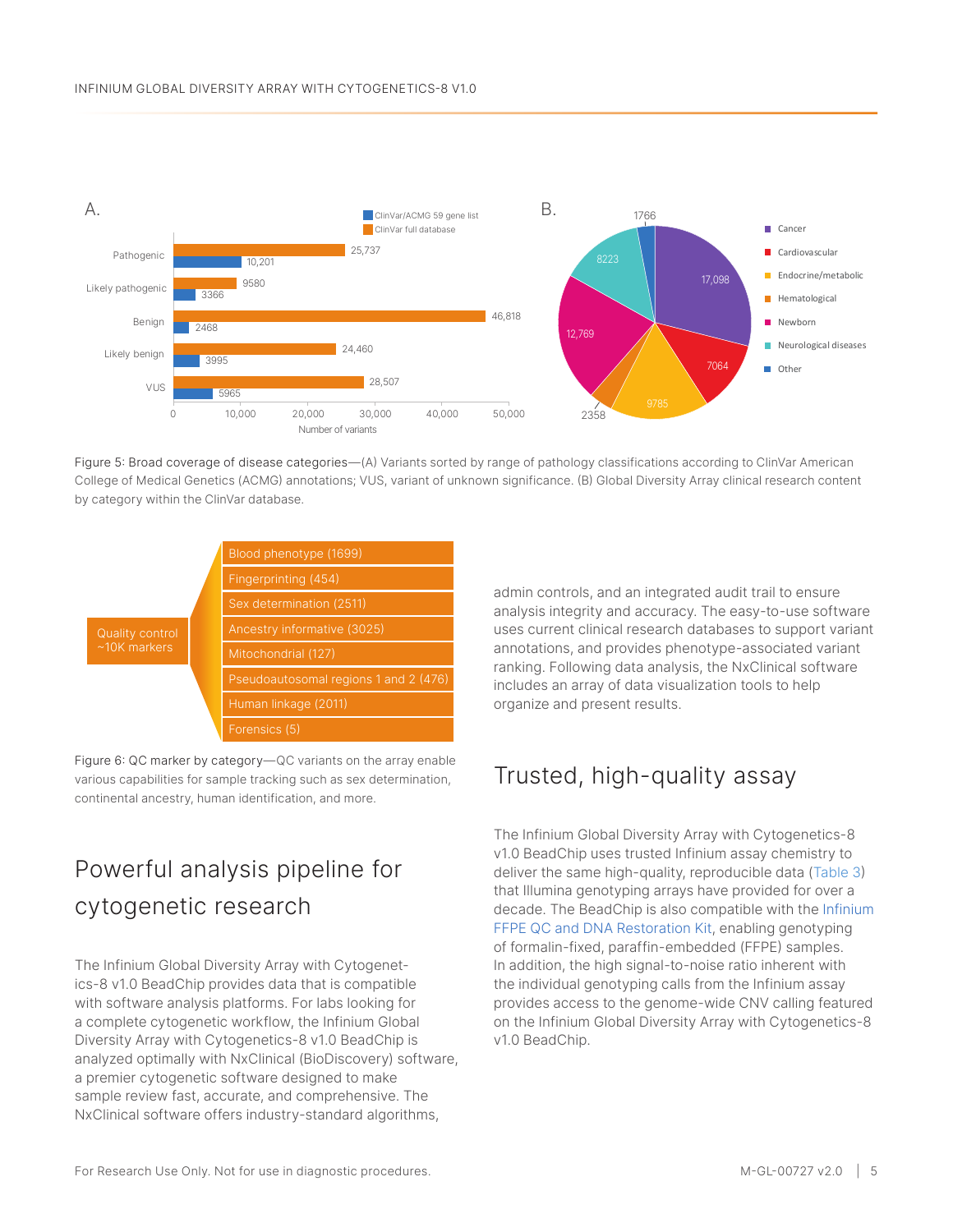#### <span id="page-5-0"></span>Table 3: Data performance and spacing

| Data<br>performance | Observed <sup>a</sup> | Product specification <sup>b</sup> |                                 |
|---------------------|-----------------------|------------------------------------|---------------------------------|
| Call rate           | 99.7%                 | > 99.0 avg                         |                                 |
| Reproducibility     | 99.99%                | >99.90                             |                                 |
| Log R<br>deviation  | 0.12 <sup>c</sup>     | $< 0.30$ avg <sup>d</sup>          |                                 |
| Spacing on<br>tiers | Mean                  | Median                             | 90th<br>percentile <sup>c</sup> |
| Spacing (kb)        | 1.0 <sub>k</sub> b    | $0.5$ kb                           |                                 |
|                     | Targeted              | <b>Backbone</b>                    |                                 |
| Resolution          | $~5$ kb               | $~20$ kb                           |                                 |

a. Values are derived from genotyping 2051 HapMap reference samples

b. Excludes Y chromosome markers for female samples

c. Based on results from GenTrain sample set

d. Value expected for typical projects using standard Illumina protocols; tumor samples and samples prepared by nonstandard protocols are excluded

#### High-throughput workflow

The Infinium Global Diversity Array with Cytogenetics-8 v1.0 BeadChip uses the proven 8-sample BeadChip format that enables laboratories to scale efficiently, as needed. The Infinium assay provides a three-day workflow that allows you to gather and report data quickly ([Figure 7](#page-5-1)). For flexible throughput processing, the Infinium assay provides the capability to run up to 1728 samples per week using a single iScan™ System.



<span id="page-5-1"></span>Figure 7: The Infinium platform provides a rapid three-day workflow with minimal hands-on time.